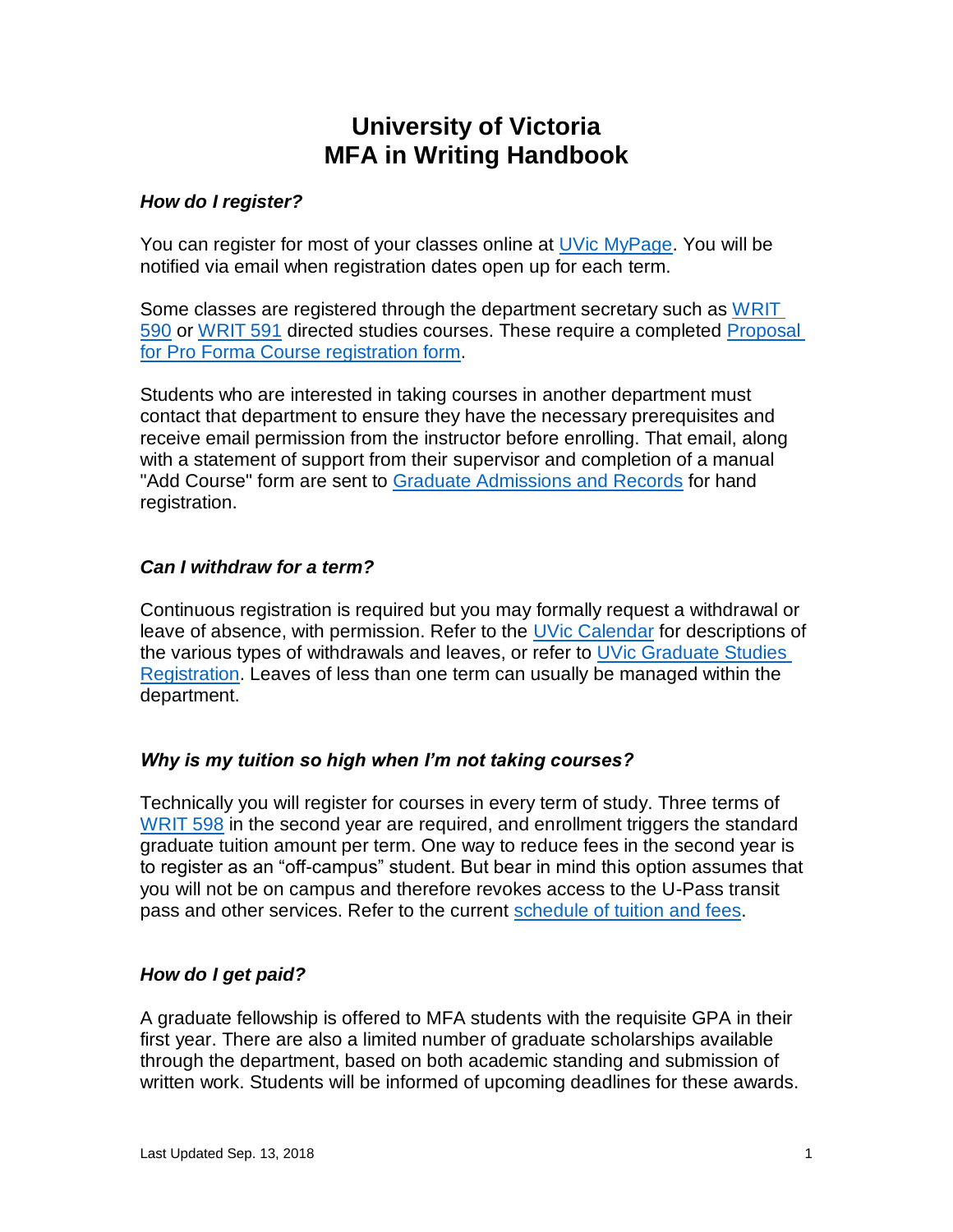All second year students who have completed [WRIT](https://web.uvic.ca/calendar/CDs/WRIT/509.html) 509 with an A- or better mark and a B+ average or higher in their first year courses, are invited to apply for a TAship in their second year of study. Successful applicants will have aptitude for online teaching platforms like Courses[paces,](https://web.uvic.ca/calendar/CDs/WRIT/509.html) strong interpersonal skills, an ability to deal with student conflicts and a proven track record of attending classes and meetings on time.

More postings for positions in other classes may appear throughout the year, in writing as well as other departments.

#### *Which other scholarships should I apply to?*

The Social Sciences and Humanities Research Council of Canada (SSHRC) offers the [Canada Graduate Scholarship,](http://www.nserc-crsng.gc.ca/Students-Etudiants/CGSHarmonization-HarmonizationBESC_eng.asp) providing \$17,500 in funding to successful applicants. Applications from fine arts students are generally accepted, as long as you meet the eligibility criteria. UVic writing MFA alumni have seen a 30% success rate with SSHRC funding. The Faculty of Graduate Studies provides [scholarship application resources](https://www.uvic.ca/graduatestudies/finances/financialaid/scholarshipapps/) [and access to a](http://www.nserc-crsng.gc.ca/Students-Etudiants/CGSHarmonization-HarmonizationBESC_eng.asp) grantscrafter for assistance with the SSHRC application, and offers invaluable [grantscrafting](https://www.uvic.ca/graduatestudies/finances/financialaid/externalawards/)  [workshops](https://www.uvic.ca/graduatestudies/finances/financialaid/externalawards/) in each fall term.

The Faculty of Fine Arts also has a Research, Cre[ative Activity, and Scholarship](https://www.uvic.ca/graduatestudies/finances/financialaid/scholarshipapps/)  [Co](https://www.uvic.ca/graduatestudies/finances/financialaid/scholarshipapps/)ordinator available to work with you on SSHRC and other grant applications, Dr. Lytton [McDonnell. He ca](https://www.uvic.ca/graduatestudies/finances/financialaid/externalawards/)n be contacted at [fineartsrcascoordinator@uvic.ca](mailto:fineartsrcascoordinator@uvic.ca).

[Full-](https://www.uvic.ca/graduatestudies/finances/financialaid/externalawards/)time grad students may apply for one [travel grant](http://www.uvic.ca/graduatestudies/finances/financialaid/travel/) per year through the Faculty of Graduate Studies. This fund provides financial assistance to attend conferences, research, and presentations.

[The BC Arts Council also offe](mailto:fineartsrcascoordinator@uvic.ca)rs [Scholarship Awards](http://www.bcartscouncil.ca/guidelines/artists/youth/scholarship_awards.html) f[or study in f](http://www.uvic.ca/graduatestudies/finances/financialaid/travel/)ine arts.

[Federal](https://www.canada.ca/en/services/jobs/education/student-financial-aid/student-loan.html) and [provincial](https://studentaidbc.ca/) student loans are available to students who demonstrate financial need.

### *Who is [in char](https://www.canada.ca/en/services/jobs/education/student-financial-aid/student-loan.html)ge? W[ho do I c](https://studentaidbc.ca/)ontact?*

Generally the first point of communication is the department secretary (currently Valerie Tenning) via email [writing@uvic.ca,](mailto:writing@uvic.ca) or at the Department of Writing office in room FIA 251. Your supervisor will mainly provide guidance in regards to your research, study, thesis writing and defense. For more administrative matters, the Graduate Advisor is the next point of contact (currently Maureen Bradley), followed by the Department Chair (currently David Leach). Additionally, a Teaching Assistant Consultant (TAC) is us[ually hired eac](mailto:writing@uvic.ca)h year by the Learning and Teaching Centre, to provide expertise and guidance to TAs working within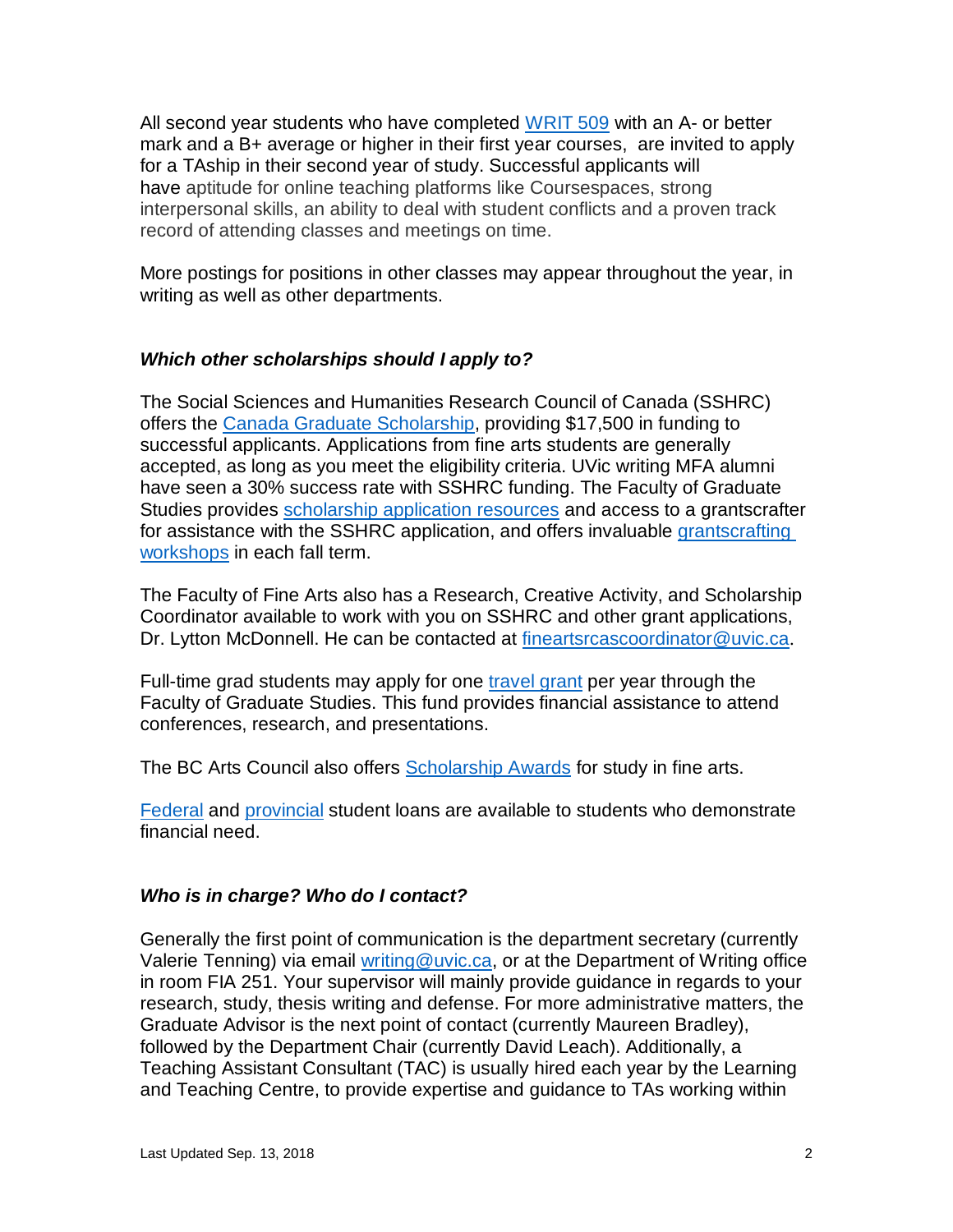fine arts.

#### *How does my committee get created?*

A supervisor will be assigned based on your discipline within the department. Your committee is composed of two to three members of the teaching faculty, plus an additional chairperson for the oral defense. It is your supervisor's responsibility to form a committee with members from the department.

#### *Where can I get some work done?*

A graduate student office is provided in room FIA 226. If necessary, check with a second-year student about available desks, then settle in and make yourself comfortable.

[McPherson Library](http://library.uvic.ca/) provides a vibrant but quiet study atmosphere and various types of workspaces for almost any preference, including private multimedia editing suites at the [Music & Media Commons,](http://library.uvic.ca/media/) and dedicated [study carrels](http://library.uvic.ca/policies/carrels.html) available to UVic graduate students (assigned annually from September to August on a first-come first-served basis).

### *What do I need to do to prepare for my defense?*

[Write, revis](http://library.uvic.ca/policies/carrels.html)e, rehearse, and then relax. You will need a strong piece of writing to defend. The second year of study is intended to be a period of intensive writing, so use it wisely and schedule time management well in advance. Once you have draft(s) submitted, study your own work to the point of confidently discussing or defending any aspect of it. With such a large project, there could be aspects of it that you haven't thought about in a while – don't be caught off guard by your committee.

### *What are the deadlines for first and subsequent drafts of my Major Writing Portfolio?*

See "Timelines for MFA Oral Defense and Preparation" on page 8. Be sure to include all required elements and adhere to proper formatting by utilizing this [thesis template,](http://library.uvic.ca/dig/uvthesis/wordstart.html) provided by UVic Libraries.

### *Are there social events run by the Department of Writing?*

A casual orientation lunch is planned each September for incoming and second-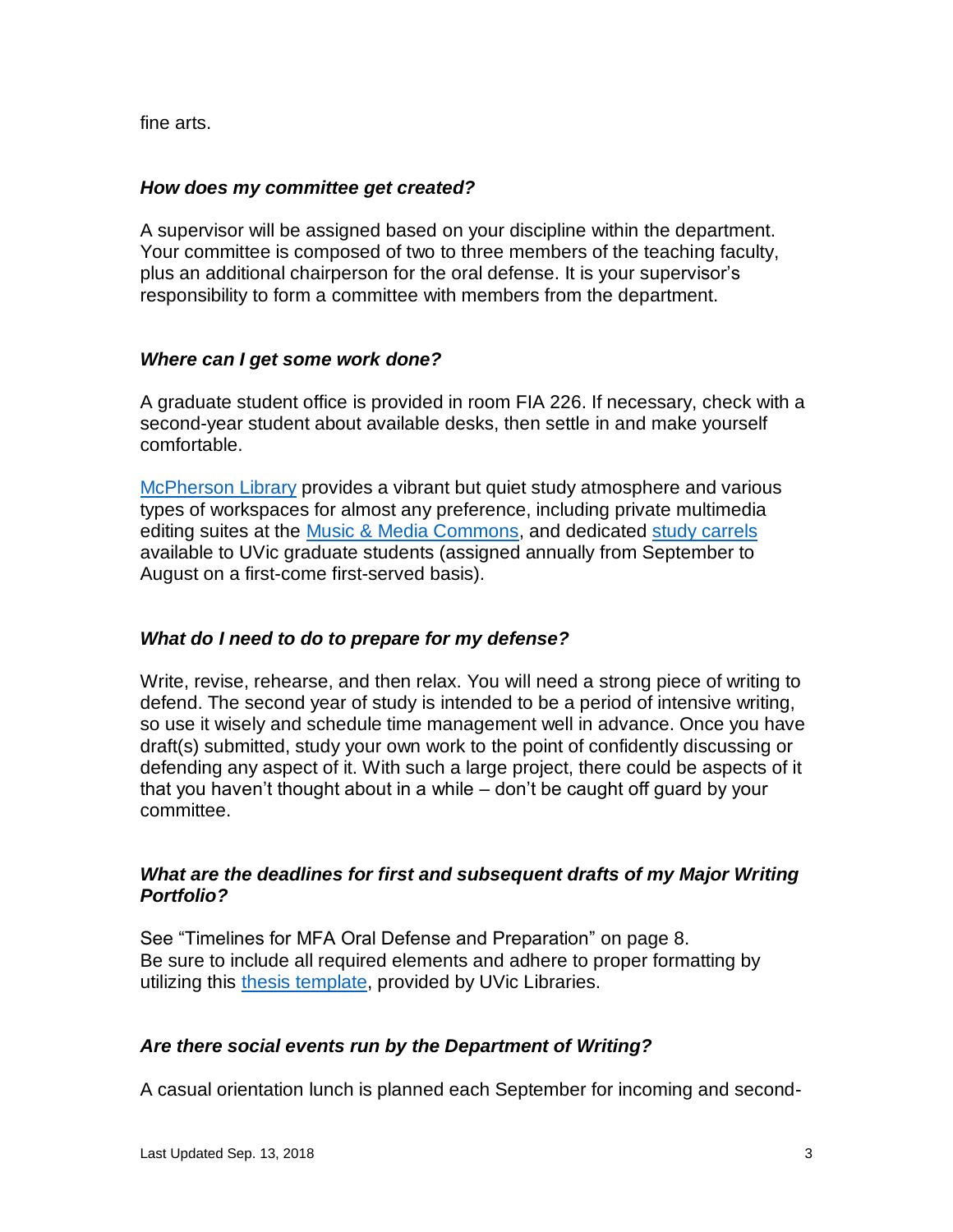year MFA students, who will be paired up as contacts for the rest of the year.

There is typically a "Grad at Home" social mixer and reading held in both the fall and spring terms (November and January). These events take place in the homes of writing department faculty, who will present readings on one of the evenings, reserving the other for readings by grad students. Attendance at these events is intended for grad students and faculty.

There are also other faculty readings that are open to the public and held in lecture theatres on campus, with presenters comprised of both faculty and grad students.

Keep an eye out for posters that advertise readings, launches, and other events throughout the year, and by all means organize gatherings amongst your fellow cohort. Most likely you will see your cohort in class or in the grad student office. Since these spaces are more conducive to work than socializing, it is wise to initiate a social connection beyond campus.

### *Where can I submit works of writing?*

Watch for submission calls from:

- [The Martlet](http://www.martlet.ca/) The University of Victoria's Independent Newspaper.
- [The Malahat Review](http://www.malahatreview.ca/) A locally published literary journal featuring works of poetry, fiction, and creative nonfiction as well as reviews.
- [The Ring](https://www.uvic.ca/news/publications/ring/index.php) UVic's source of news about the campus community.
- [Sunscreen](http://www.finearts.uvic.ca/sunscreen) UVic Student Film Festival, held in the spring of each year.

# *Where can I get [help finding](http://www.martlet.ca/) a job?*

Refer to [UVic Career Services](http://www.uvic.ca/coopandcareer/) [for help with](http://www.malahatreview.ca/) job search and postings for both onand off-campus positions. The [Learning and Teaching Centre](http://ltc.uvic.ca/) provides free access to sever[al profes](https://www.uvic.ca/news/publications/ring/index.php)sional development opportunities throughout the year, including an inte[nsive TA C](http://www.finearts.uvic.ca/sunscreen)onference. These look great on a resume, CV, or teaching dossier!

# *Where do writers hang out?*

- [Open Space](http://openspace.ca/) artist-run [centre on Fort St. u](http://www.uvic.ca/coopandcareer/)sually has a show, opening, reading, or party going on. Open Space co-hosts a rea[ding series wi](http://ltc.uvic.ca/)th [UVic.](http://ltc.uvic.ca/)
- [Russell Books](http://www.russellbooks.com/) has a reading series that runs quite often, and other great bookstores include [Munro's,](http://munrobooks.com/) [Renaissance,](http://www.renaissancebooks.ca/) [Chronicles of Crime,](http://www.chroniclesofcrime.com/) and Beacon Books if you find yourself in Sidney.
- [Tongues of Fire,](https://www.facebook.com/groups/2352786239/) a local poetry community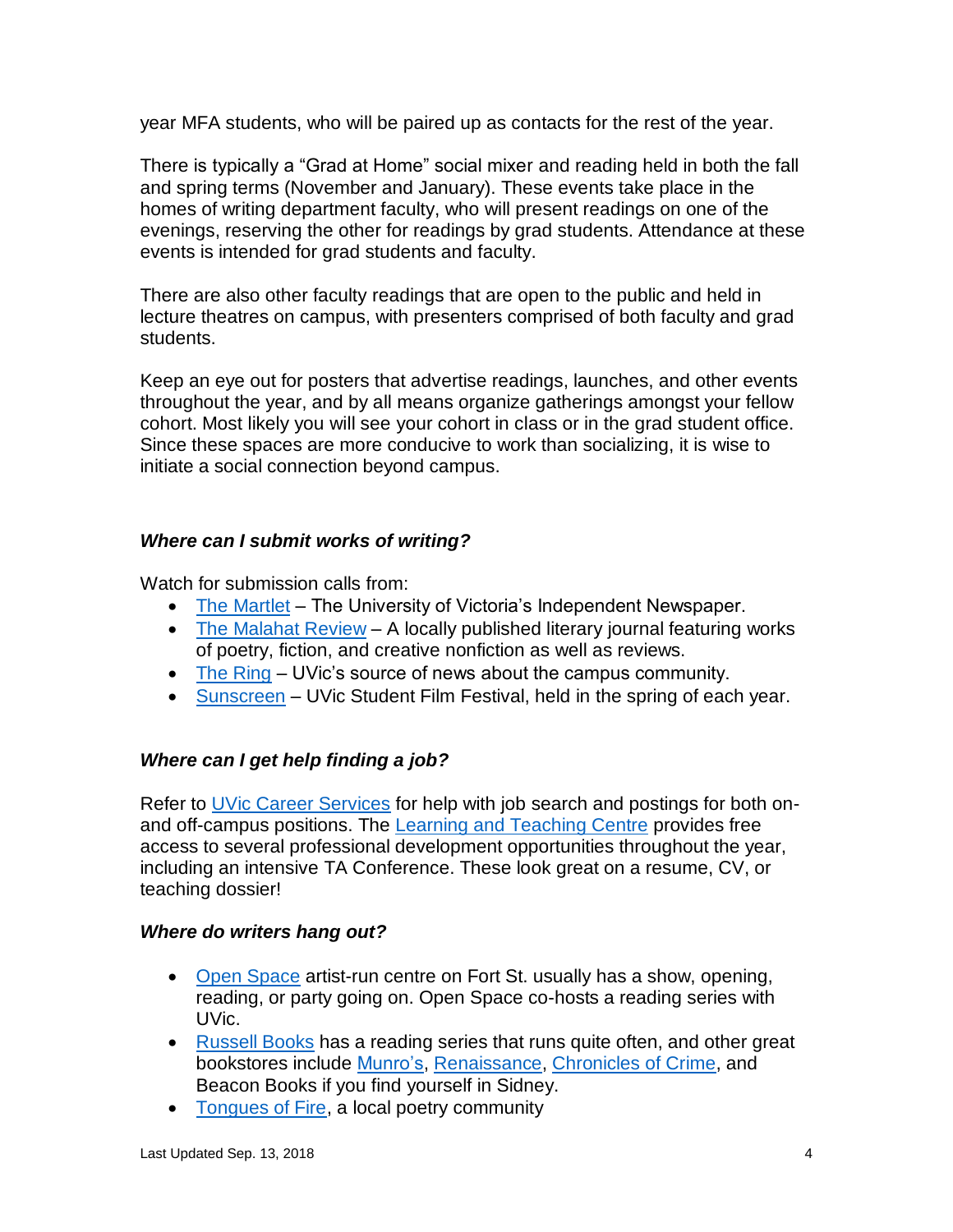- [Vic Slam](http://vicpoetryslam.blogspot.ca/) (Victoria Poetry Slam) puts on an annual season, whittling down to a Slam Champion.
- [Moka House](http://www.mokahouse.com/) [in Cook](http://openspace.ca/) Street Village is a favourite, relaxed coffee shop.
- [Victoria Spoken Word Festival](http://victoriaspokenwordfestival.com/) runs in the early part of each year.
- [Greater Victoria Public Library](http://gvpl.ca/) has branches around the city.
- [Art Gallery of Greater Victoria](http://aggv.ca/) has an Urbanite event series and a supercheap student pass.
- [Cinecenta](http://www.cinecenta.com/) is a good spot to catch classic, arthouse, and populous movies without going to [the suburbs.](https://www.facebook.com/groups/2352786239/)
- [Open Cinema](http://www.opencinema.ca/) is a film screening series with food and discussion.
- [Movie Monday](http://www.moviemonday.ca/) shows free/pay what you can movies every Monday night
- [CineVic](http://www.cinevic.ca/) is a [filmmakers](http://www.mokahouse.com/) co-op and holds several events throughout the year.
- [Monday Magazine](http://www.mondaymag.com/) has an ext[ensive monthly calendar of loca](http://gvpl.ca/)l events.
- And remember, the grad stud[ent lounge in room FIA 226 isn't](http://aggv.ca/) just for studying.

### *Where can I eat on [campus?](http://www.opencinema.ca/) Where should I eat on campus?*

- [Arts Place](http://www.uvic.ca/services/food/where/locations/artsplace/index.php) caf[é located in th](http://www.moviemonday.ca/)e foyer of the Fine Arts Building is incredibly convenient and carries a wide selection, but does suffer from lineups in peak periods and [an early closing](http://www.mondaymag.com/) time of 3 pm.
- [Mac's](http://www.uvic.ca/services/food/where/locations/macs/index.php) in the MacLaurin Building (just inside the ring from Fine Arts) has fresh and amazing made-to-order sandwiches, wraps, soups, and snacks with gluten-free options.
- [The Grad House](http://gss.uvic.ca/the-grad-house) (located near the campus bus terminal and Cinecenta) has great prices for pub-style food with local beers on tap, as wwell as a coffee shop. Remember to stop by after your defense for a complimentary beer served in a silver stein, and to get a Polaroid photo taken for the Wall of Defend[ers.](http://www.uvic.ca/services/food/where/locations/artsplace/index.php)
- Perhaps the best coffee or chai on campus can be found at [The Munchie](http://uvss.ca/munchie-bar/)  [Bar](http://uvss.ca/munchie-bar/) in Cinecenta, or [Finnerty Express](https://www.uvicbookstore.ca/info/cafe) under the Bookstore.
- Refer [to](http://www.uvic.ca/services/food/where/locations/macs/index.php) [UVic Food Services](http://www.uvic.ca/services/food/where/index.php) for a dining guide and map of other eateries on campus.

### *Where can I eat near campus?*

East of campus:

- [Smuggler's Cove Pub](http://smugglerscovepub.com/) near the Cadboro Bay waterfront.
- West of campus:
- [Maude Hunter's Pub](http://www.maudehunterspub.ca/) on Shelbourne St.
- [Fujiya Sushi](http://www.fujiya.ca/aboutFujiya/fujiyastores/victoria.asp) on Shelbourne St. carries sushi to go, as well as groceries.
- Bo[oster Juice on S](http://uvss.ca/munchie-bar/)helbourne St.
- [Little Thai Place](http://www.littlethai.com/) on Shelbou[rne St.](http://www.uvic.ca/services/food/where/index.php)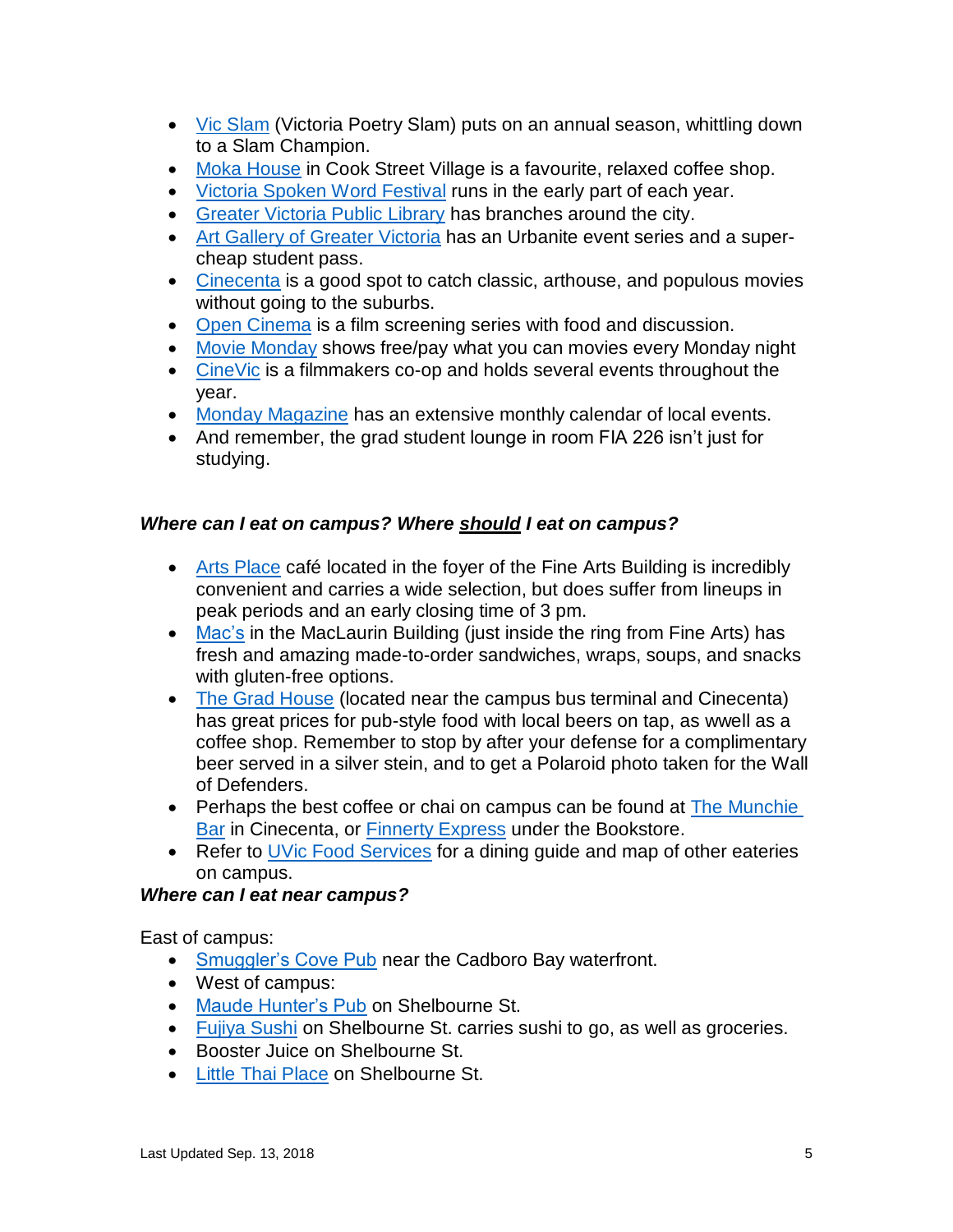# *What's the best place to buy groceries?*

East of campus:

• [Peppers Grocery](http://peppers-foods.com/) on Cadboro Bay Rd.

West of campus:

- [Thrifty Foods](http://www.thriftyfoods.com/) [on McKenz](http://www.fujiya.ca/aboutFujiya/fujiyastores/victoria.asp)ie Ave.
- [Fairway Market](http://www.fairwaymarkets.com/) [on Shelbourne Ave](http://www.littlethai.com/).
- [The Root Cellar](http://www.therootcellar.ca/) on McKenzie Ave.

Downtown:

- [The Market on Yates](http://www.themarketstores.com/)
- [Victoria Public Market,](http://www.victoriapublicmarket.com/) [James Bay Market,](http://jamesbaymarket.com/) or [Moss Street Market.](http://www.mossstreetmarket.com/)
- [Lifestyle Market](http://www.lifestylemarkets.com/) [or](http://peppers-foods.com/) [Mother Nature's Market](http://www.mothernaturesbc.ca/) in Cook Street Village.

### *Where can I buy in[expensive goo](http://www.thriftyfoods.com/)ds?*

Victoria has an abund[ance of thrift st](http://www.fairwaymarkets.com/)[ore](http://www.therootcellar.ca/)s (take a walk around and you will likely spot many more than just these):

- [WIN](http://www.womeninneed.ca/) (Victoria Women in Need Community Cooperative) operates three shop locations around town.
- [Beacon Community Services](http://www.beaconcs.ca/pages/thriftshops.html) also has several locations in the region.
- [The Patch](https://www.facebook.com/ThePatchVictoria) dow[ntown](http://www.lifestylemarkets.com/) [carries quality second-](http://www.victoriapublicmarket.com/)[hand clothing](http://jamesbaymarket.com/)[, but p](http://www.mothernaturesbc.ca/)r[ic](http://www.mossstreetmarket.com/)es may [be higher than th](http://www.mossstreetmarket.com/)rift.
- There is always the standard Salvation Army and Value Village.

# *Where can I get outside?*

On campus:

- [Finnerty Gardens](http://www.uvic.ca/finnerty/) is a well-manicured spot with trees, shrubs, and flowers just south of Fine Arts Building.
- [UVic Campus Community Garden](http://web.uvic.ca/~ccgarden/) [is on the north side](http://www.beaconcs.ca/pages/thriftshops.html) of campus, and offers plot[s to student](https://www.facebook.com/ThePatchVictoria)s and faculty.
- Alumni Chip Trails surrounding campus are good for a run or a breath of fresh air.

Elsewhere around town:

- PKOLS (Mount Doug)
- Mount Tolmie
- Cadboro Bay
- Uplands Park
- Swan Lake Nature Sanctuary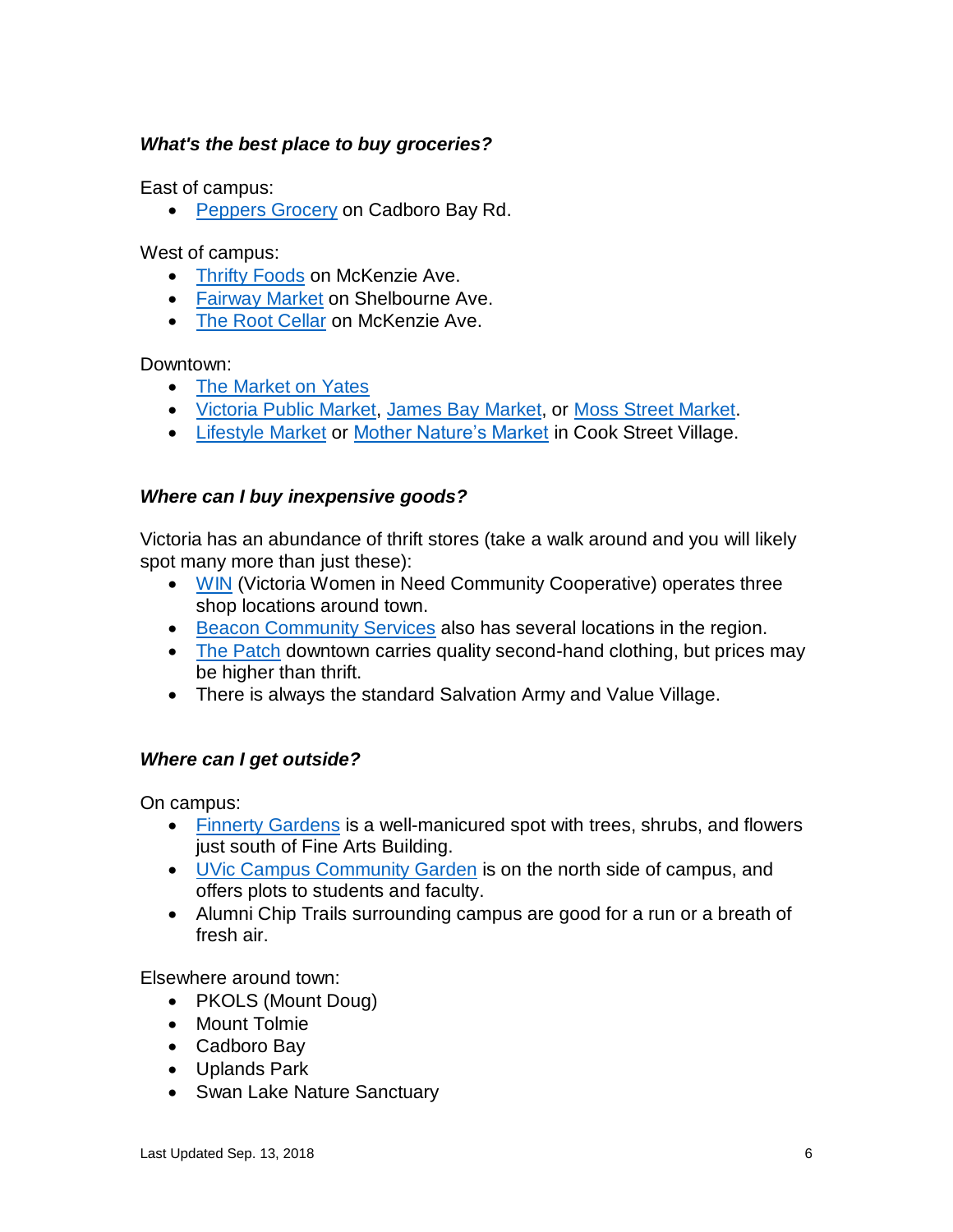- Beacon Hill Park
- Dallas Road waterfront
- Downtown Inner Harbour
- Several day-trip destinations, camping, and regional parks in the Capital [Regional District](https://www.crd.bc.ca/parks-recreation-culture/parks-trails/crd-regional-parks)

### *Anything else I should know? Tips from current and former MFA students:*

- Don't wait to start your SSHRC application! The summer before you begin the program is not too early.
- Remember to periodically check the grad student mailbox in the writing department office.
- If you are the holder of a financial award that is administered through graduate studies, be sure to register for all terms (especially summer) well in advance so as not to delay any award payments.
- Winters are not too cold (it rarely snows), but are grey and wet. Consider a sun lamp, plants, and capitalizing on any sunny days to keep away [seasonal affective disorder \(SAD\)](http://en.wikipedia.org/wiki/Seasonal_affective_disorder).
- [Writing can be lon](https://www.crd.bc.ca/parks-recreation-culture/parks-trails/crd-regional-parks)ely work, and chances are the other writers are feeling as isolated as you are. Be forward and ask them out for coffee/tea/beer. More than once if you have to. Undergraduate writing students are always quite social and you will likely become familiar with many of them.
- Keep in touch, during and after the program.

[This space intentionally blank]

### **Timelines for MFA Oral Defense and Preparation:**

### **If your last term is Jan. – Apr.:**

- $Oct. 1$ 1<sup>st</sup> draft due to your supervisor
- Dec. 1 Apply to graduate (spring convocation)
- $Feb. 1$ 2<sup>nd</sup> draft due to your committee
- Feb. 15 If your committee approves, apply to graduate studies for an oral examination.
- Mar. 15 Last possible date for an oral examination (defense)
- Apr. 16 Revisions completed, submitted and approved
- Apr. 30 All requirements signed and submitted to graduate studies
- In May Convocation